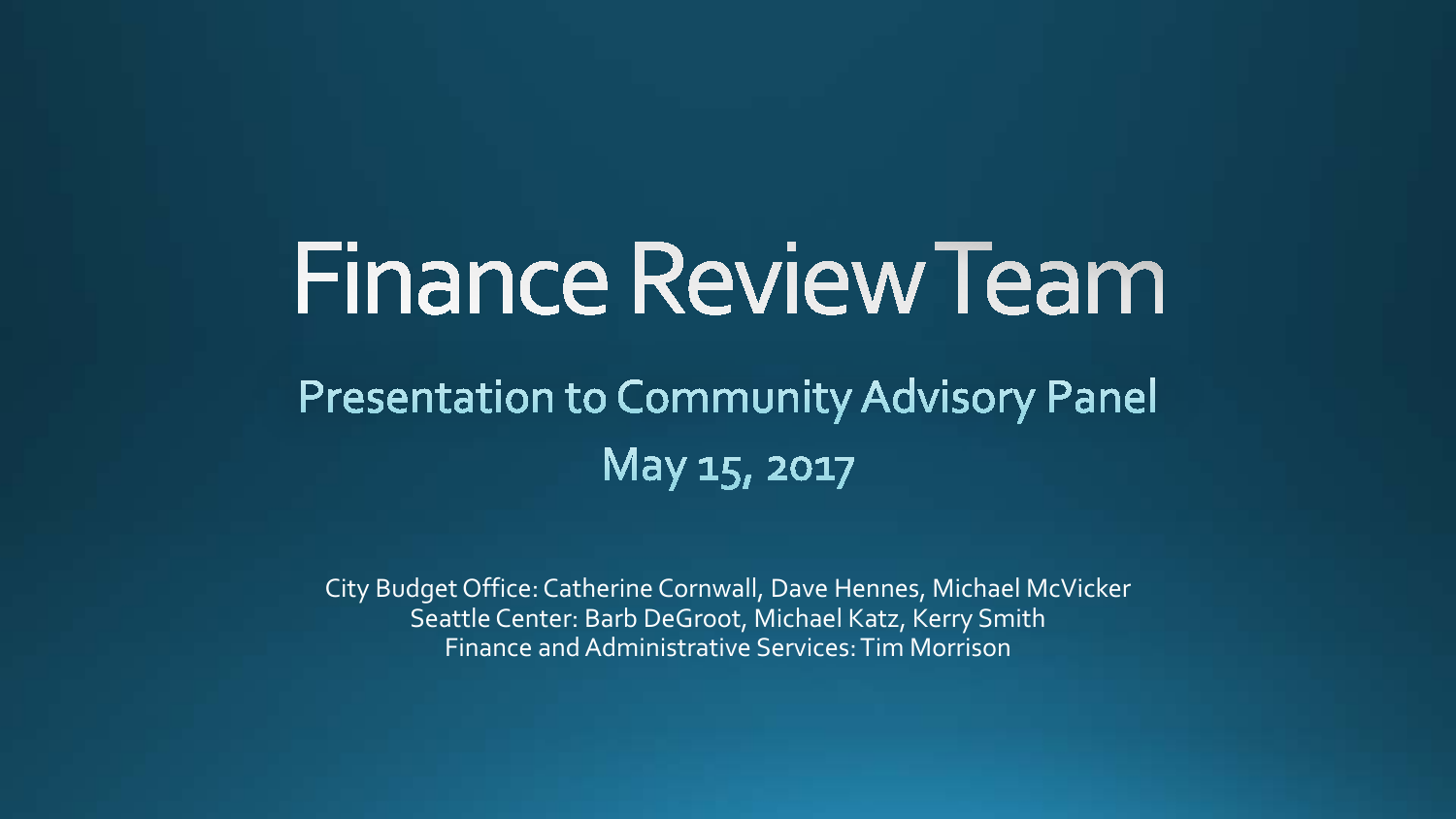#### **Impact under Both Proposals**

- Redevelops a high-profile, aging City asset.
- Saves the City approximately \$150 million to \$285 million in upfront capital investments needed to refurbish the arena (based on AECOM's 2015 estimates).
- City receives, at a minimum, the same level of tax revenue it currently collects from the arena.
- However, replacing the \$2 million net revenue the City currently receives from KeyArena is dependent upon the success of the building and how much tax revenue it generates.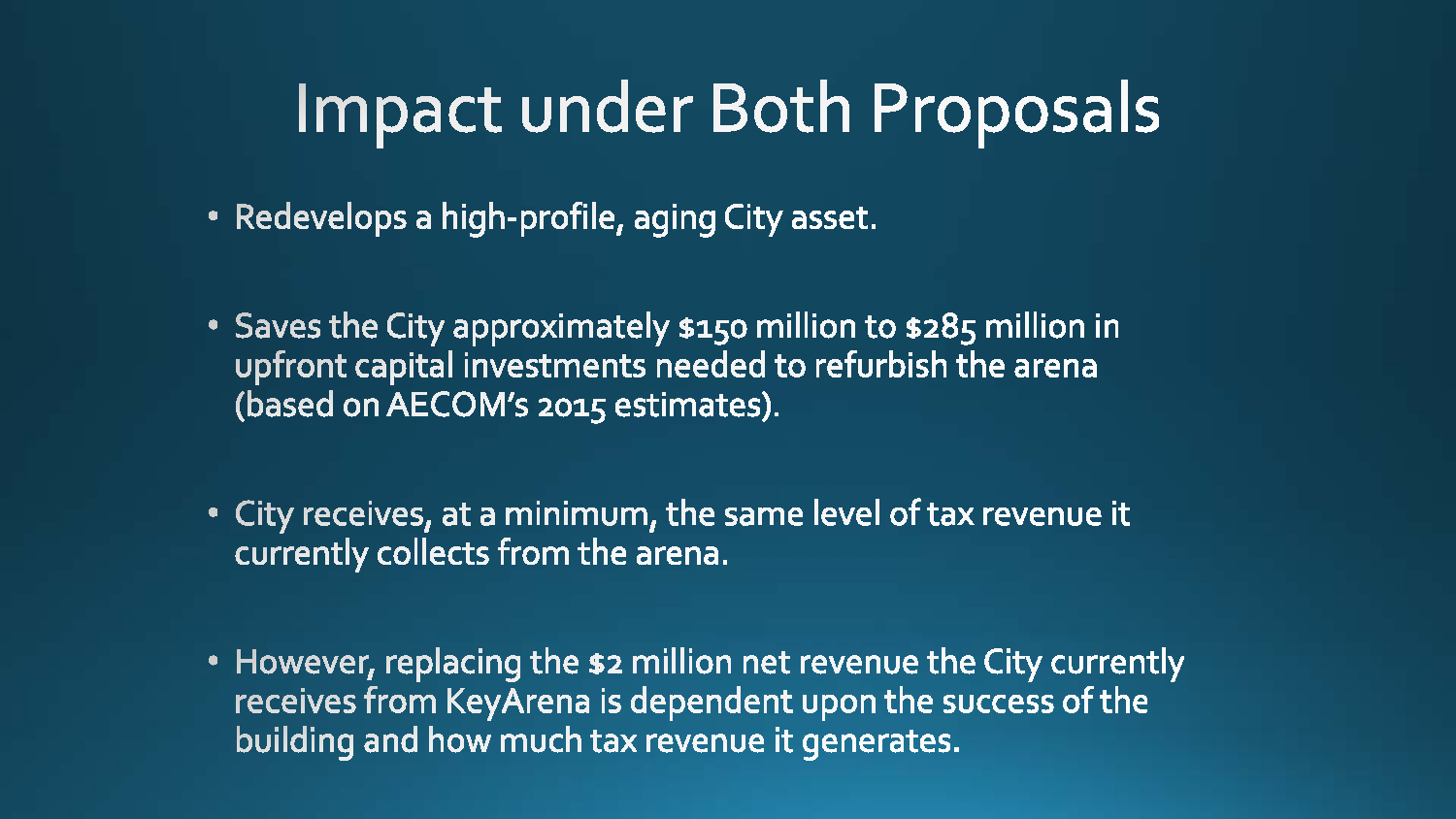#### **Financing Summary**

- Both groups appear to have the financial capacity to deliver. The Finance Team expects to complete additional due diligence once a preferred alternative is selected.
- Equity investment is roughly the same: ~\$270 million
- · Different financing approach:
	- Oak View Group: private financing (Goldman Sachs)
	- Seattle Partners: public financing (City of Seattle bonds)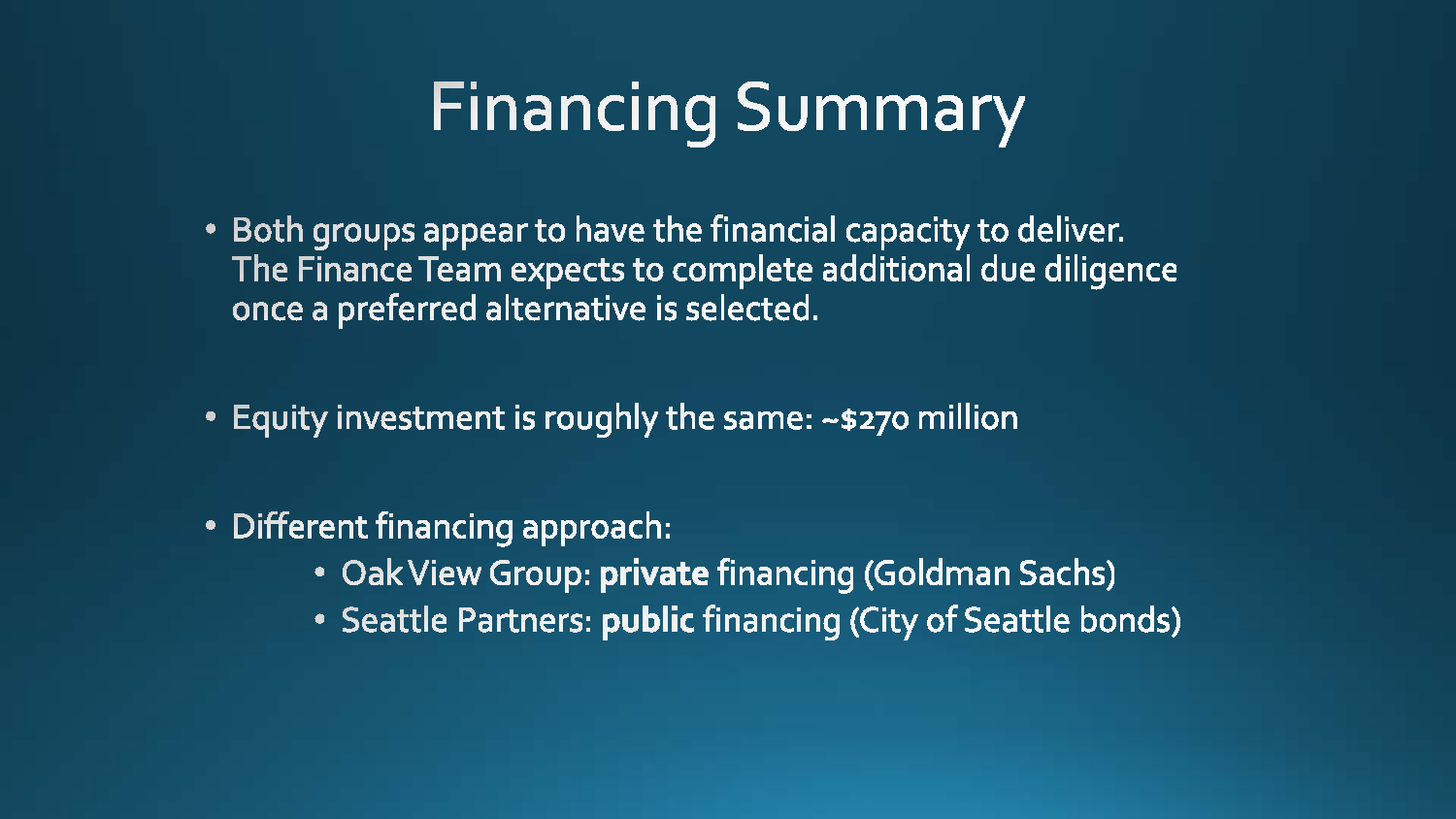#### **Financing Summary**

• City's "reinvestment" in the arena is roughly the same under both proposals. Similar types of revenue and tax streams would go to the proposer in one form or another.

• City Budget Office is still modeling tax and revenue implications.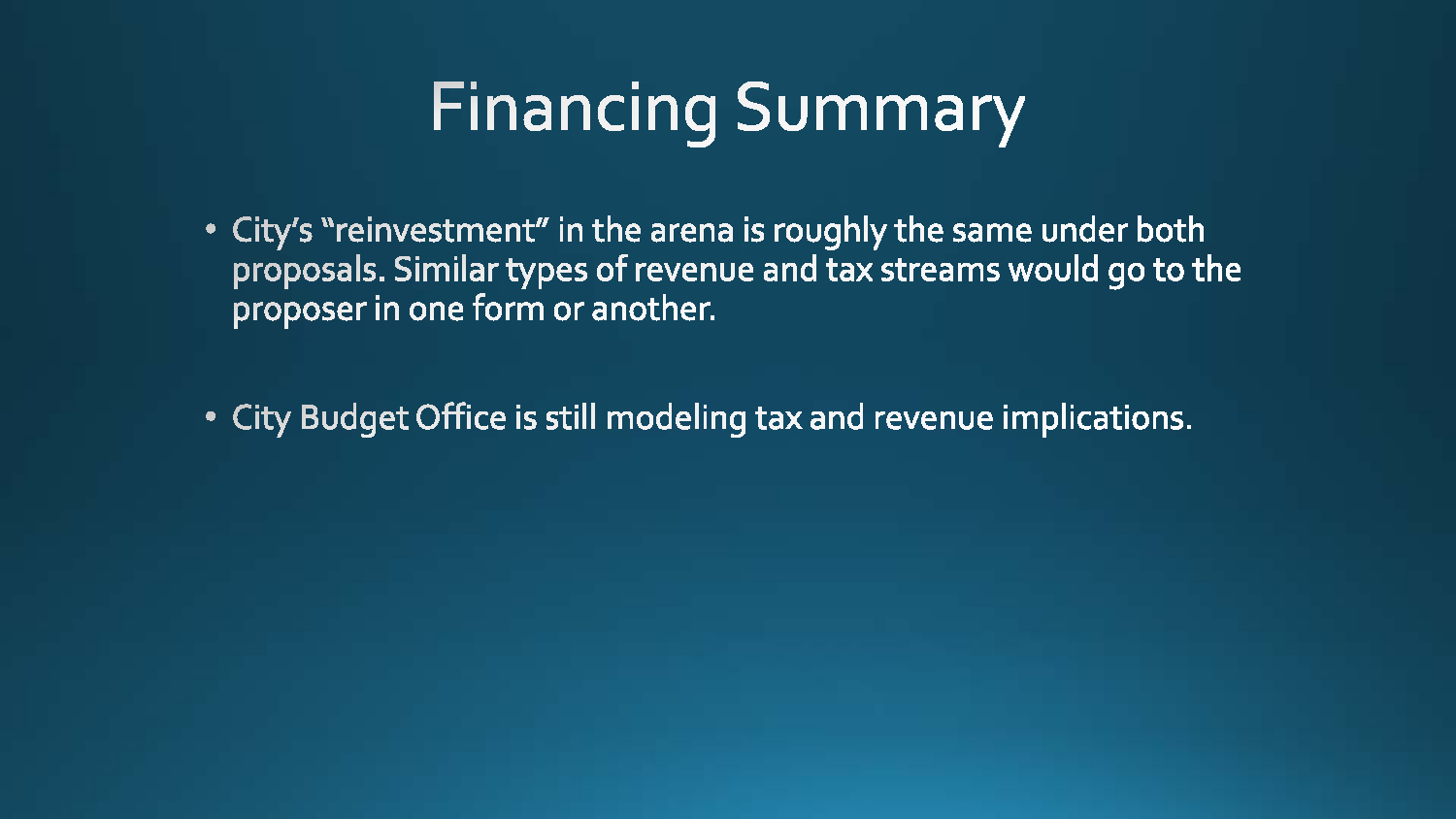#### Sources and Uses

| <b>OAK VIEW GROUP</b>                                |                |                                        |               |  |  |  |  |
|------------------------------------------------------|----------------|----------------------------------------|---------------|--|--|--|--|
| <b>Sources</b>                                       |                | <b>Uses</b>                            |               |  |  |  |  |
| Owner's Equity                                       | \$277,200,000* | Construction/Design                    | \$501,300,000 |  |  |  |  |
| Private Loan                                         | 196,900,000*   | <b>Parking Garage</b>                  | 25,000,000    |  |  |  |  |
| <b>Historic Tax Credits</b>                          | 50,000,000     | <b>Interest During</b><br>Construction | 12,500,000    |  |  |  |  |
| City Tax<br>Reinvestment of<br><b>Arena Revenues</b> | 40,000,000     | Loan Costs and<br>Reserves             | 25,300,000    |  |  |  |  |
| <b>Total Sources</b>                                 | \$564,100,000  | <b>Total Uses</b>                      | \$564,100,000 |  |  |  |  |

\**Should there be an NHL or NBA team, the debt capacity could increase by as much as \$100 million – \$150 million with a commensurate reduction in equity.*

| <b>SEATTLE PARTNERS</b>                                                                        |               |                                       |               |  |  |  |  |
|------------------------------------------------------------------------------------------------|---------------|---------------------------------------|---------------|--|--|--|--|
| <b>Sources</b>                                                                                 |               | <b>Uses</b>                           |               |  |  |  |  |
| Owner's Equity                                                                                 |               | \$271,448,133 Construction/Design     | \$546,250,045 |  |  |  |  |
| <b>City Bond Financing</b>                                                                     | 250,000,000   | Capitalized Interest,<br><b>Bonds</b> | 23,006,250    |  |  |  |  |
|                                                                                                |               | Government<br>Fees/Taxes*             | (47,808,162)  |  |  |  |  |
| <b>Total Sources</b>                                                                           | \$521,448,133 | <b>Total Uses</b>                     | \$521,448,133 |  |  |  |  |
| *Would require exemption/waiver/reinvestment of several city, county, and state<br>taxes/fees. |               |                                       |               |  |  |  |  |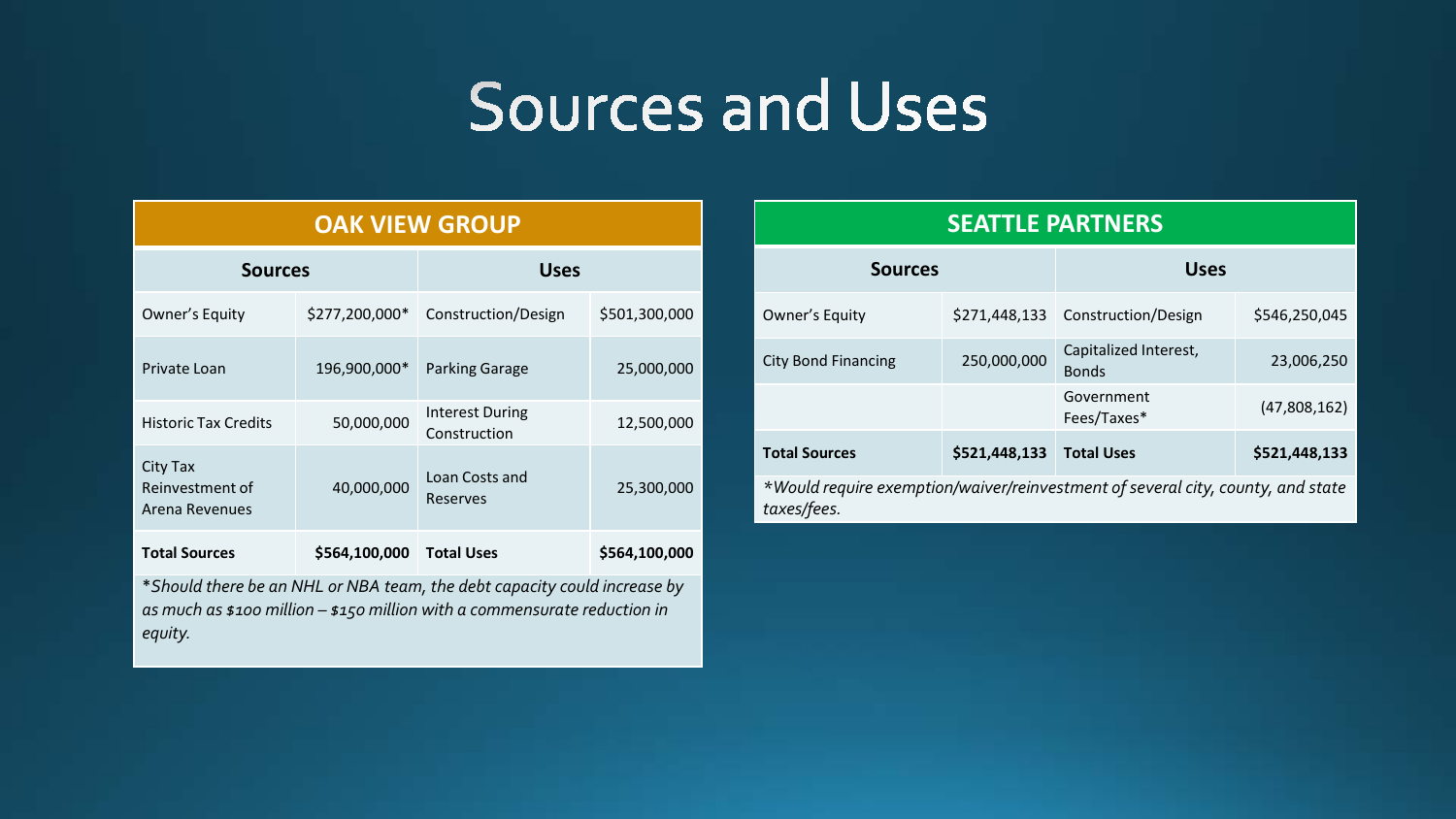### **Differences**

#### **OAK VIEW GROUP**

Collects all parking revenue growth and seeks control of all parking operations.

Sponsorship and Premium Seat Revenues: **Optimistic** 

- 59% of total revenues, \$22 million
- 40 suites with 480 seats
- Other premium seats: 538
- 3,020 club seats

Decades of individual experience but a new operational entity.

Key Financial Support:

Madison Square Garden Company (publicly-traded)

#### **SEATTLE PARTNERS**

Collects all campus sponsorship revenue growth and seeks control over all sponsorships (i.e. Center campus-wide). Also seeks a cap on utility bills.

Sponsorship and Premium Seat Revenues: *Extremely* Optimistic

- 71% of total revenues, \$39 million
- 66 suites with 1,056 seats
- Other premium seats: 332
- 1,864 club seats

Unrivaled operating experience.

Key Financial Support:

- AEG
- Hudson Pacific Properties (publicly-traded)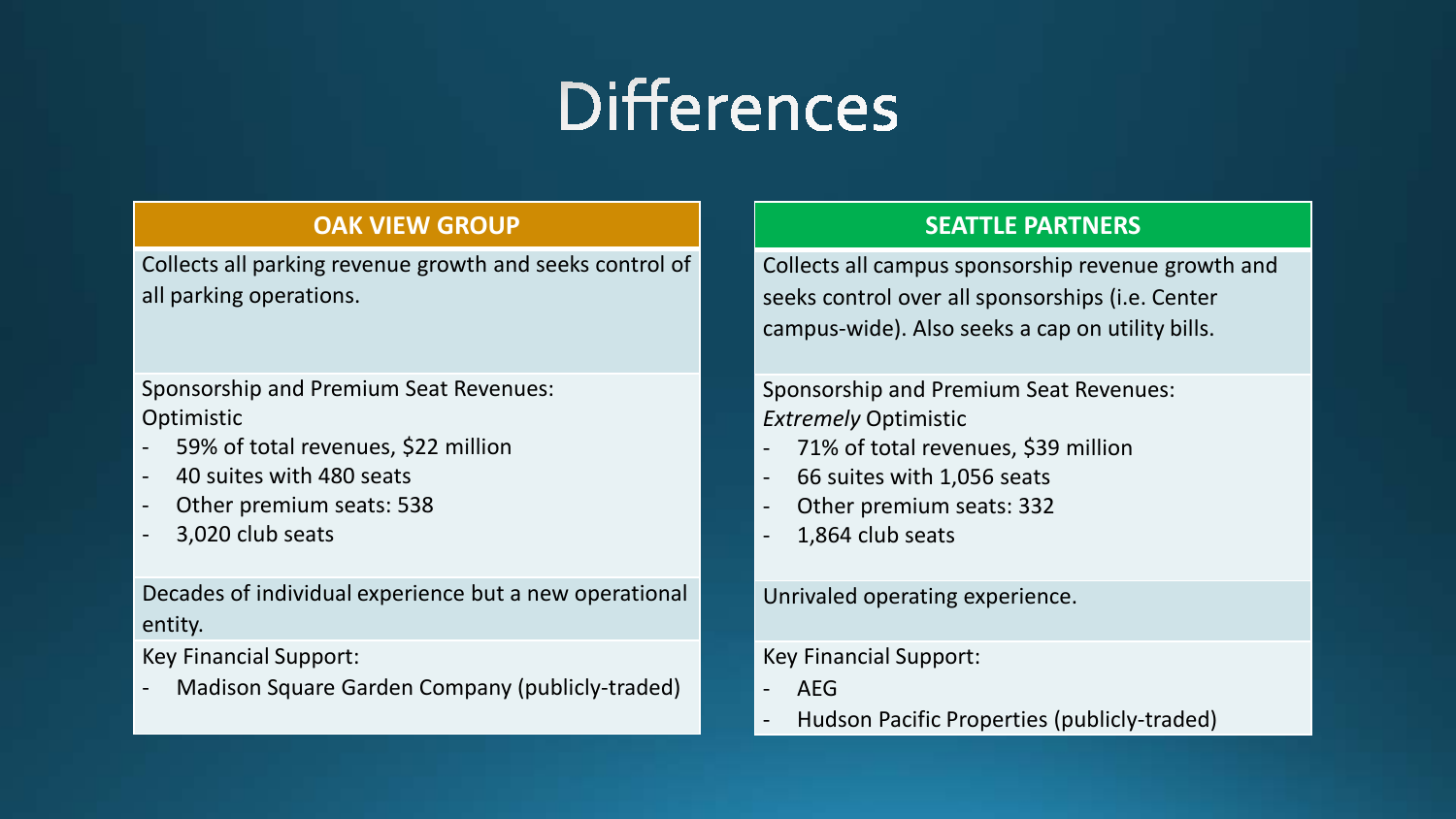#### Key Revenue Comparison

|                        | <b>Oak View Group</b><br><b>No NBA or NHL</b><br>(Year 1) | <b>Seattle Partners</b><br><b>No NBA or NHL</b><br>(Year 1) | <b>KeyArena</b><br><b>No NBA or NHL</b><br>(2016) | <b>AECOM</b><br><b>Modernized Arena</b><br><b>No NBA, NHL</b><br>(2020) | <b>AECOM</b><br><b>Upgraded Arena w/</b><br><b>NBA or both</b><br>(2020) |
|------------------------|-----------------------------------------------------------|-------------------------------------------------------------|---------------------------------------------------|-------------------------------------------------------------------------|--------------------------------------------------------------------------|
| <b>Naming</b>          | \$5,000,000                                               | \$5,341,000                                                 | \$0                                               | \$1,177,000                                                             | \$3,000,000 or<br>\$5,000,000                                            |
| Sponsorship            | \$7,500,000                                               | $$10,005,000*$                                              | \$355,000                                         | \$358,000                                                               | \$6,000,000 or<br>\$8,000,000                                            |
| <b>Premium Seating</b> | \$9,500,000                                               | \$22,898,000                                                | \$1,550,000                                       | \$992,000                                                               | Team controls                                                            |
| <b>Total</b>           | \$22,000,000                                              | \$38,244,000                                                | \$1,905,000                                       | \$2,527,000                                                             | \$9,000,000 or<br>\$13,000,000                                           |

*\*Excludes \$985,000 from projected Seattle Center campus sponsorships.*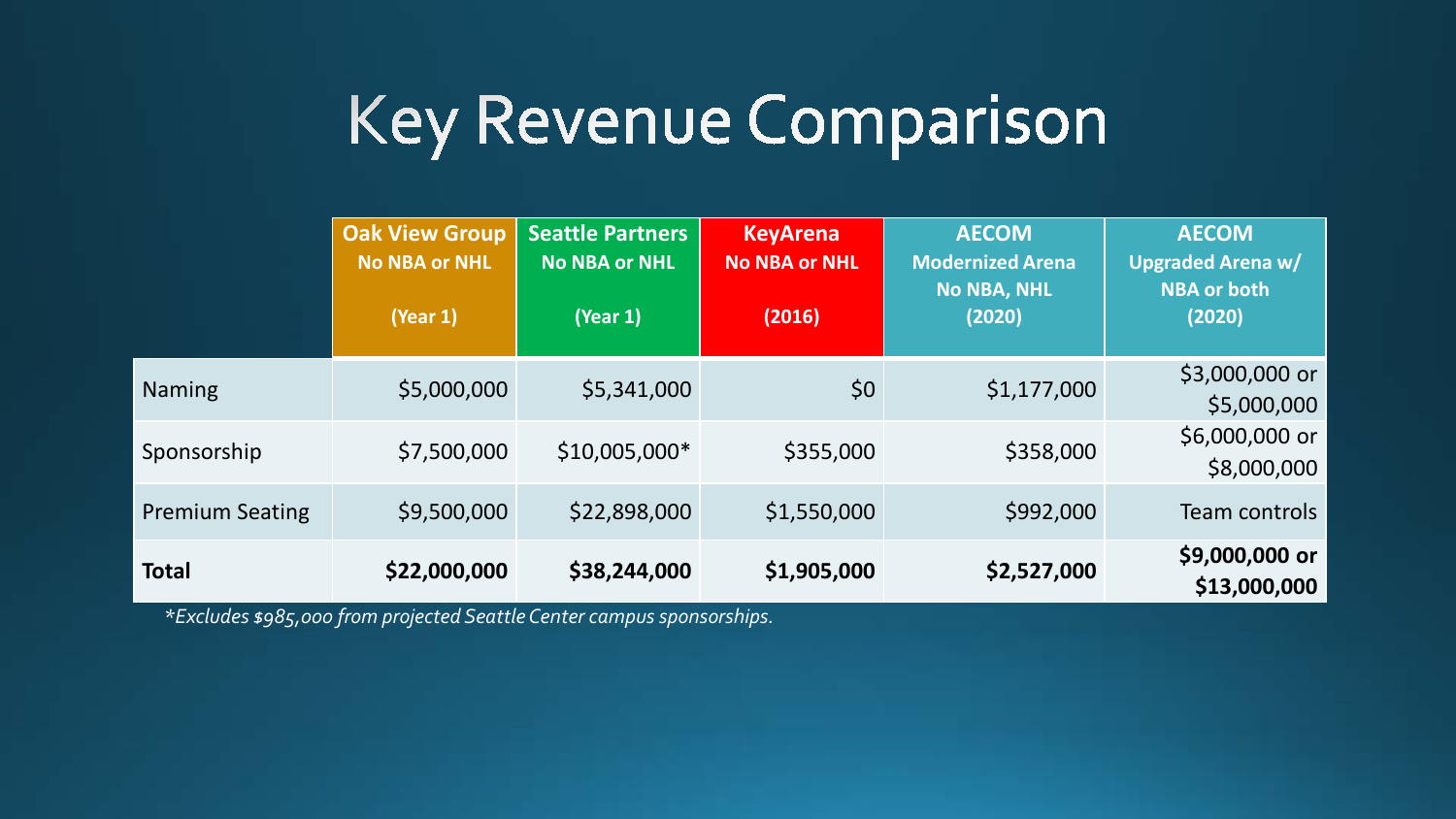## **Oak View Group**

- Strengths
	- Privately financed.
	- A leader in the music, entertainment, and sports industry
	- Comparably more conservative sponsorship and premium seating revenue projections, but still optimistic.
	- Seeks to utilize Federal Historic Tax Credits to improve economics.
- Weaknesses
	- Experienced individuals and companies but coming together under a new operating entity.
	- Parking garage funding uncertain, but OVG will not ask City for funds.
	- Effort to integrate with Seattle Center and address the needs of tenants, users, and community.